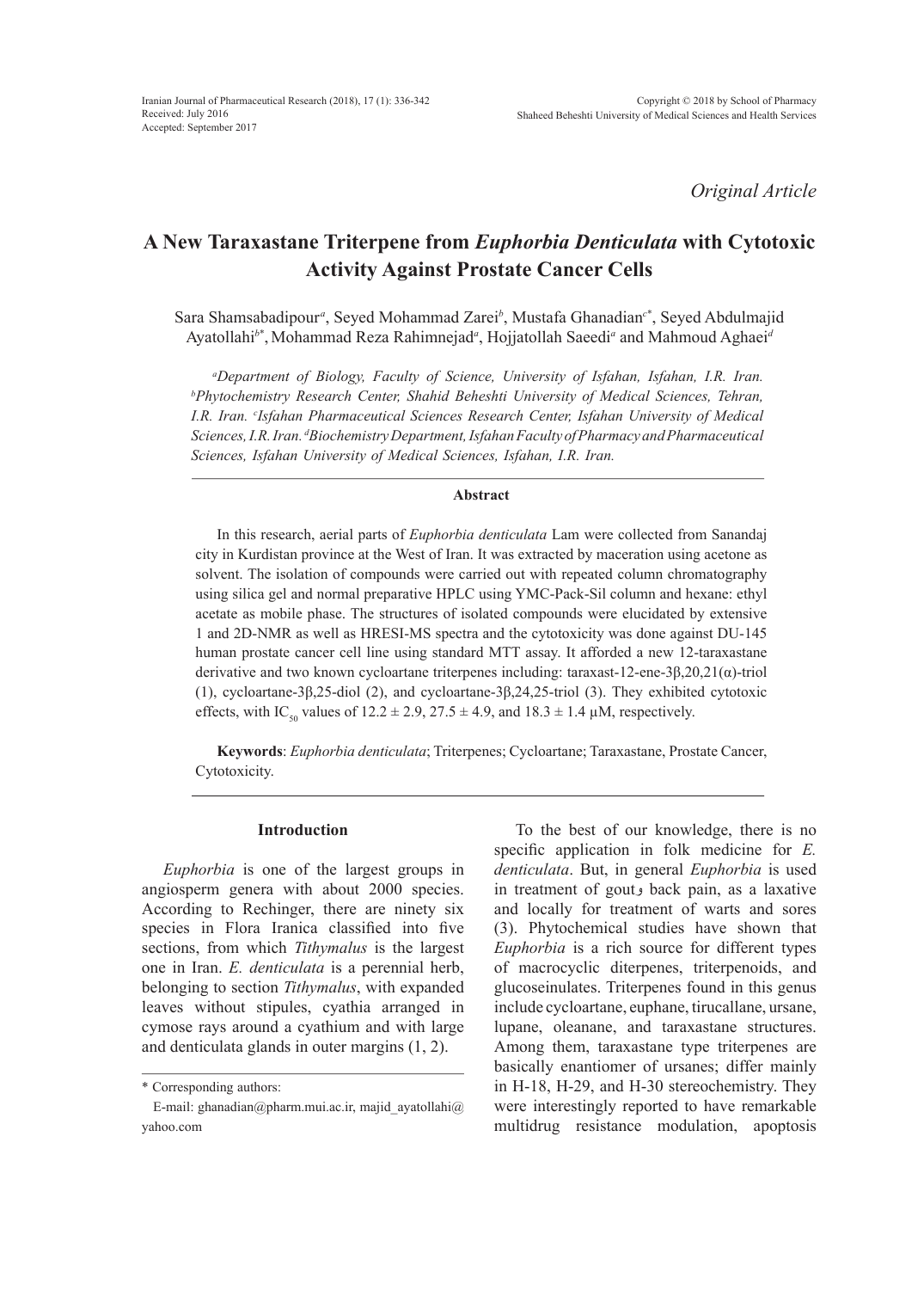

**Figure 1Figure 1**. Chemical structures of compounds **1-3** isolated from *E. denticulata.* . Chemical structures of compounds **1-3** isolated from *E. denticulata*

induction of cancer cells, cytotoxicity against *Plant material* different cancer cells,  $\alpha$ -glucosidase inhibitory activity, and antimicrobial activity (4-7).

In the previous researches done by the same authors on this plant a number of triterpenes the Department of Biolog and steroids including: botulin, 24-methylenecycloart 3-oL, cycloart-23Z-ene-3β,25-diol, cycloart-23Z-ene-3 β, 25-diol, ergosta-8, 24-dien-3-o, and beta-sitosterol were reported  $(8)$ . In this paper, we have described the isolation, *Extraction and isolation* structure elucidation, and cytotoxic activities of The air-dried plant material three triterpenes from *E. denticulata*. Compound **1** is a new taraxastane derivative, compounds **2** Filtration and in vacuum and **3** are cycloartane type triterpene which are erected in *Euphorbia denticulate* for the first time.

## **Experimental**

## *General*

Isolation of compounds was carried out with open column chromatography using silica gel (60-200 μm, Merck, Germany) and normal preparative HPLC using a YMC-Pack-Sil column  $(250 \times 20 \text{ mm } i.d., YMC, Japan)$ . The structures of the compounds were elucidated by 1 H-NMR, BB 13C-NMR, DEPT, COSY, HMBC, NOESY, FT-IR and HRESI-MS. The NMR spectra were acquired with Bruker AV 400 using  $CDCI<sub>3</sub>$  as solvent. The Infrared spectra were gained by Rayleigh WQF-510 FTIR spectrophotometer. The HRESI-MS spectra were obtained with Waters Q-TOF Micro YA019 mass spectrometer in *m/z*.

## *Plant material*

*E. denticulata* was collected from Sanandaj city in Kurdistan province in the West of Iran. It was identified by Professor Hojjatollah Saeedi in the Department of Biology, Faculty of Science, cluding: botulin, 24-methylene-<br>University of Isfahan and a voucher specimen cycloart-23Z-ene-3β,25-diol, number 19001 was deposited there in the lene-3β, 25-diol, ergosta-8, herbarium of the University of Isfahan (Iran).

## *Extraction and isolation*

The air-dried plant material (1000 g) was from *E. denticulata*. Compound macerated for three days with acetone  $(6 L \times 3)$ . Filtration and in vacuum evaporation resulted in a green gum (85 g), which was applied on VLC over RP-18 (40-63 µm) using MeOH:H2O (7:3) as eluent. Then, defatted extract (12 g) was concentrated and column chromatographed on Experimental *flash silica gel*  $(40-63 \mu m, 200 \mu)$  using hexane/ EtOAc, with increasing polarity  $(5 \rightarrow 50$  %) to afford eight fractions. Inspecting by <sup>1</sup>H-NMR, Fr.2, Fr.3, and Fr.4 contained characteristic signals of steroids and triterpenoids which were previously reported from this plant by the same authors (8). None of the fractions showed characteristic resonances related to macrocyclic polyester diterpenes. Fraction Fr.5 eluted with hexane/EtOAc (75:25) was subjected to more purification on HPLC using YMC-Pak-Sil column (250  $\times$  20 mm) and hexane/ EtOAc (80:20) as mobile phase to yield compound 1 (Fr.5a1, 7.6 mg), and compound 2 (Fr.5a2, 5.2 mg). Fraction Fr.8 eluted with hexane/EtOAc (60:40) was subjected to more purification on HPLC using hexane/ EtOAc (70:30) as mobile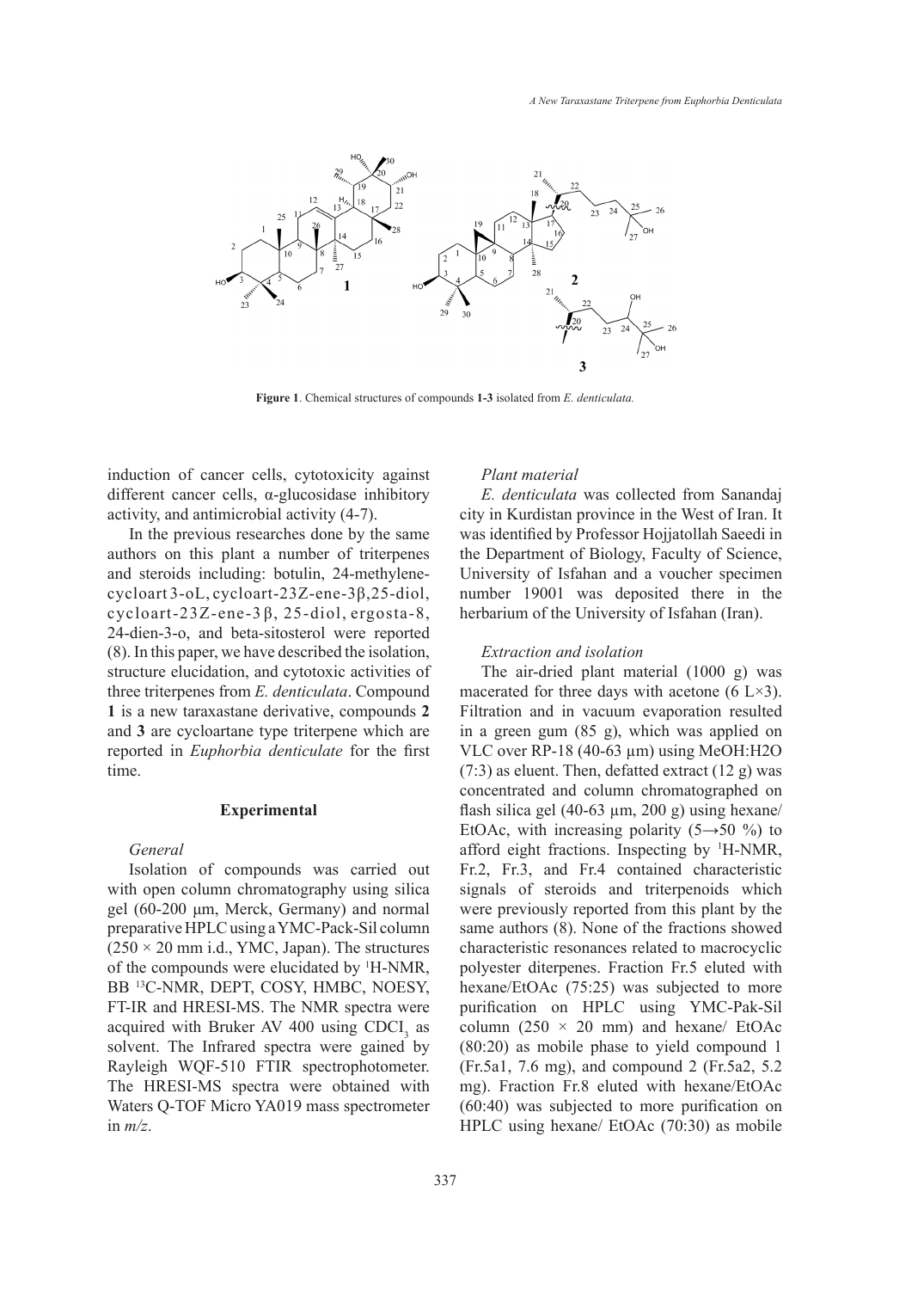| <b>Table 1.</b> <sup>1</sup> H and <sup>13</sup> C NMR Data of Compound 1 at 400 and 100 MHz in CDCl <sub>3</sub> . |                                              |                  |
|---------------------------------------------------------------------------------------------------------------------|----------------------------------------------|------------------|
| Atom                                                                                                                | $\delta_{\rm H}$ (J in Hz)                   | $\delta_{\rm c}$ |
| $\mathbf{1}$                                                                                                        | 1.02 (1H, bdd, J=5.4, 18.5 Hz); 1.58 (1H, m) | 37.2(t)          |
| $\overline{2}$                                                                                                      | $1.49$ (1H, m); 1.54 (1H, m)                 | 27.7(t)          |
| 3                                                                                                                   | 3.18 (1H, dd, J=4.1, 11.2 Hz)                | $79.3$ (d)       |
| 4                                                                                                                   |                                              | 39(s)            |
| 5                                                                                                                   | $1.22$ (1H, dd, J=5.4, 11.1 Hz)              | $50.6$ (d)       |
| 6                                                                                                                   | $1.42$ (1H, m); 1.40 (1H, m)                 | 18.2(t)          |
| 7                                                                                                                   | 1.37 (1H, overlapped); 1.73 (1H, m)          | 33.9(t)          |
| 8                                                                                                                   |                                              | 43.6(s)          |
| 9                                                                                                                   |                                              | $48.9$ (d)       |
| 10                                                                                                                  |                                              | 34.9(s)          |
| 11                                                                                                                  | $1.86$ (1H, m); 2.04 (1H, m)                 | 23.9(t)          |
| 12                                                                                                                  | 5.19 (1H, dd, J=2.8, 7.0 Hz)                 | $117.8$ (d)      |
| 13                                                                                                                  |                                              | 145.8(s)         |
| 14                                                                                                                  |                                              | 33.9(s)          |
| 15                                                                                                                  | 1.16 (1H, overlapped); 1.61 (1H, m)          | 31.8(t)          |
| 16                                                                                                                  | 1.21 (1H, m); 1.85 (1H, overlapped)          | 28.5(t)          |
| 17                                                                                                                  |                                              | 29.7(s)          |
| 18                                                                                                                  | $1.40$ (1H, overlapped)                      | 53.5 $(d)$       |
| 19                                                                                                                  | $1.39$ (1H, m)                               | $35.6$ (d)       |
| 20                                                                                                                  | $\frac{1}{2}$                                | 73.2(s)          |
| 21                                                                                                                  | $3.29$ (1H, dd, J=5.0, 8.4 Hz)               | 78.5(d)          |
| 22                                                                                                                  | $1.31$ (1H, m); 1.29 (1H, m)                 | 28.7(t)          |
| 23                                                                                                                  | $0.9$ (3H, s)                                | $27.6$ (q)       |
| 24                                                                                                                  | $0.79$ (3H, s)                               | 14.7 $(q)$       |
| 25                                                                                                                  | $0.67$ (3H, s)                               | 13.1 $(q)$       |
| 26                                                                                                                  | $0.76$ (3H,s)                                | 22.1(q)          |
| $27\,$                                                                                                              | $0.91$ (3H, s)                               | 27.3(q)          |
| 28                                                                                                                  | $1.10$ (3H, s)                               | 23.2(q)          |
| 29                                                                                                                  | $0.78$ (3H, d, J=6.2 Hz)                     | 18.5 (q)         |
| 30                                                                                                                  | $1.15$ (3H, s)                               | 29.6(q)          |

**Table 1**. <sup>1</sup>H and <sup>13</sup>C NMR Data of Compound 1 at 400 and 100 MHz in CDCl<sub>3</sub>

phase to yield compound 3 (Fr.8a1, 9.8 mg) (Figure. 1).

*Compound 1:* Amorphous white powder, MW (g/mol): 458; yield: 0.001%; IR (KBr) υmax: 3430, 2945, 2870, 1640, 1465, 1145, 1106  $\text{cm}^{-1}$  <sup>1</sup>H-NMR (CDCl<sub>3</sub>, 400 MHz): see Table 1; <sup>13</sup>C-NMR data (CDCl3, 100 MHz): see Table 1. Positive HR-ESIMS *m/z* 459.3865 (calcd. for  $C_{30}H_{50}O_3 + H^+$ , 459.3833,  $\Delta$  7.0 ppm).

*Compound 2:* Amorphous white powder, MW(g/mol): 444 yield: 0.0015%; <sup>1</sup> H-NMR

(CDCI<sub>3</sub>, 400 MHz):  $\delta_{\rm H}$  3.32 (1H, dd,  $J = 4.2$ , 10.5 Hz, H-3), 1.25 (1H, s, H-27), 1.19 (1H,s, H-26), 1.00 (1H, s, H-18), 1.00 (1H, s, H-29), 0.92 (1H, s, H-28), 0.91 (1H, d, *J* = 6.2 Hz, H-21), 0.58 (1H, d, *J* = 4.2 Hz, H-19b), 0.36 (1H, d,  $J = 4.2$  Hz, H-19a). <sup>13</sup>C-NMR data (CDCl<sub>3</sub>, 100 MHz): 78.8 (C-3), 73.3 (C-25), 52.3 (C-17), 48.8 (C-14), 48.0 (C-8), 47.1 (C-5), 45.3 (C-13), 40.5 (C-4), 36.4 (C-24), 35.9 (C-20), 35.6 (C-12), 33.5 (C-22), 32.9 (C-15), 32.0 (C-1), 30.4 (C-2), 29.9 (C-19), 29.7 (C-7), 26.6 (C-27), 26.5 (C-16), 26.0 (C-10), 26.0 (C-11), 25.4 (C-30), 23.2 (C-26), 22.7 (C-23), 21.1 (C-6), 20.0 (C-9),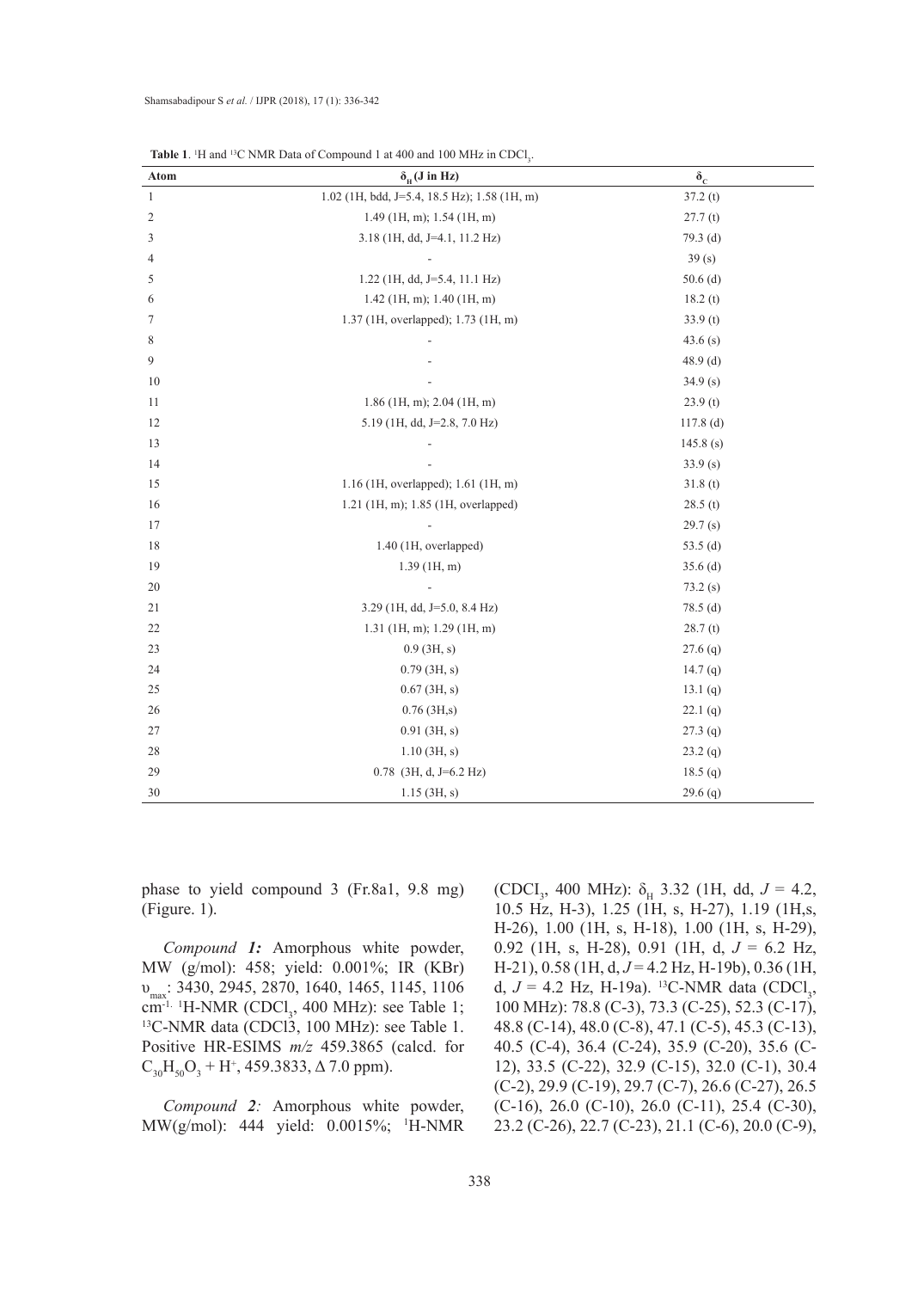

**Figure 2.** COSY (in bold), selected HMBC (H→C), and selected NOESY (H↔C) correlations detected for compound 1. **Figure 2**. COSY (in bold), selected HMBC (H→C), and selected NOESY (H↔C) correlations

19.3 (C-28), 18.4 (C-21), 18.1 (C-18), 14.0 (C-29). Positive HR-ESIMS *m/z* 445.4054 (calcd. for  $C_{30}H_{52}O_2 + H^+$ , 445.4040,  $\Delta$  3.1 ppm).

*Compound 3:* Amorphous white powder. MW(g/mol): 460; yield: 0.0015%; <sup>1</sup> H-NMR  $(CDCI<sub>3</sub>, 400 MHz): \delta_H$  3.37 (1H, dd,  $J = 5.3, 7.0$ ) Hz, H-24), 3.31 (1H, dd,  $J = 4.4$ , 11.2 Hz, H-3), 1.24 (3H, s, H-27), 1.19 (3H,s, H-26), 0.99 (3H, s, H-18), 0.99 (3H, s, H-29), 0.92 (3H, s, H-28), 0.90 (3H, d, *J*=6.4Hz, H-21), 0.57 (1H, d, *J* = 4.1 Hz, H-19b), 0.36 (1H, d,  $J = 4.2$  Hz, H-19a). <sup>13</sup>C-NMR data (CDCl<sub>3</sub>, 100 MHz): 78.8 (C-24), 78.7 (C-3), 73.2 (C-25), 52.4 (C-17), 48.8 (C-14), 48.0 (C-8), 47.1 (C-5), 45.3 (C-13), 40.4 (C-4), 35.9 (C-20), 35.5 (C-12), 33.1 (C-22), 32.9 (C-15), 31.9 (C-1), 30.3 (C-2), 29.9 (C-19), 28.4 (C-23), 28.2 (C-7), 26.6 (C-27), 26.4 (C-16), 26.0 (C-10), 26.0 (C-11), 25.4 (C-30), 23.2 (C-26), 21.1 (C-6), 19.9 (C-9), 19.3 (C-28), 18.1 (C-21), 18.0 (C-18), 14.0 (C-29). Positive HR-ESIMS  $m/z$  461.4012 (calcd. for  $C_{30}H_{52}O_3 + H^+$ , 461.3989, Δ 4.9 ppm).

## *Cytotoxicity MTT assay*

DU-145 human prostate cancer cell line from Pasteur Institute, Iran, was grown adherently in RPMI-1640 with 10 % fatal calf serum, 100 units⁄mL penicillin and 100 μg⁄mL streptomycin at 37 °C in 5%  $CO<sub>2</sub>$ . The cells were seeded at 5000 cells per well in 5%  $CO_2$  at 37 °C in RPMI with 10% FBS, 100 U/mL penicillin and 100 µg/mL streptomycin, in 96-well plates. After 24 h incubation, the cells had been treated with concentrations  $(1, 10, 50, \text{ and } 100 \mu M)$ 

of compounds **1**-**3** for 2 days. MTT was added to the wells and incubated for another 4 hours. The experiment was done in triplicate and the absorbance was read by the microplate reader (Bio-Rad, Hercules, CA, USA) at 570 nm. Cell viability percentages calculated by the formula: (mean OD of treated cells /mean OD of control cells) ×100 and were expressed as percent of control cells which were not treated (9).

#### *Statistical analysis*

All data are reported as mean  $\pm$  SD of the mean and the  $IC_{50}$  values were calculated using Excel based program. T-test with two sample assuming equal variances and Dunnet test one way ANOVA were used and *P*<0.05 was considered to indicate a statistically significant difference.

### **Results and Discussion**

Acetone extract is applied on VLC over RP-18 to remove nonpolar components and then column chromatographed on flash silica gel and purified on HPLC using normal Silica column to yield compound 1-3.

Compound **1** was obtained as a white powder. Its HR-ESIMS showed a positive pseudo molecular peak ion at *m/z* 459.3865 calculated for  $C_{30}H_{50}O_3 + H^+$  (459.3833,  $\Delta$  7.0 ppm). 1D and 2D-NMR spectra showed signals for eight methyls, eight methylenes, seven methines, and seven quaternary carbons, including two oxy-methine groups, one oxy-carbon, and an olefin bond. A total of 30 carbons were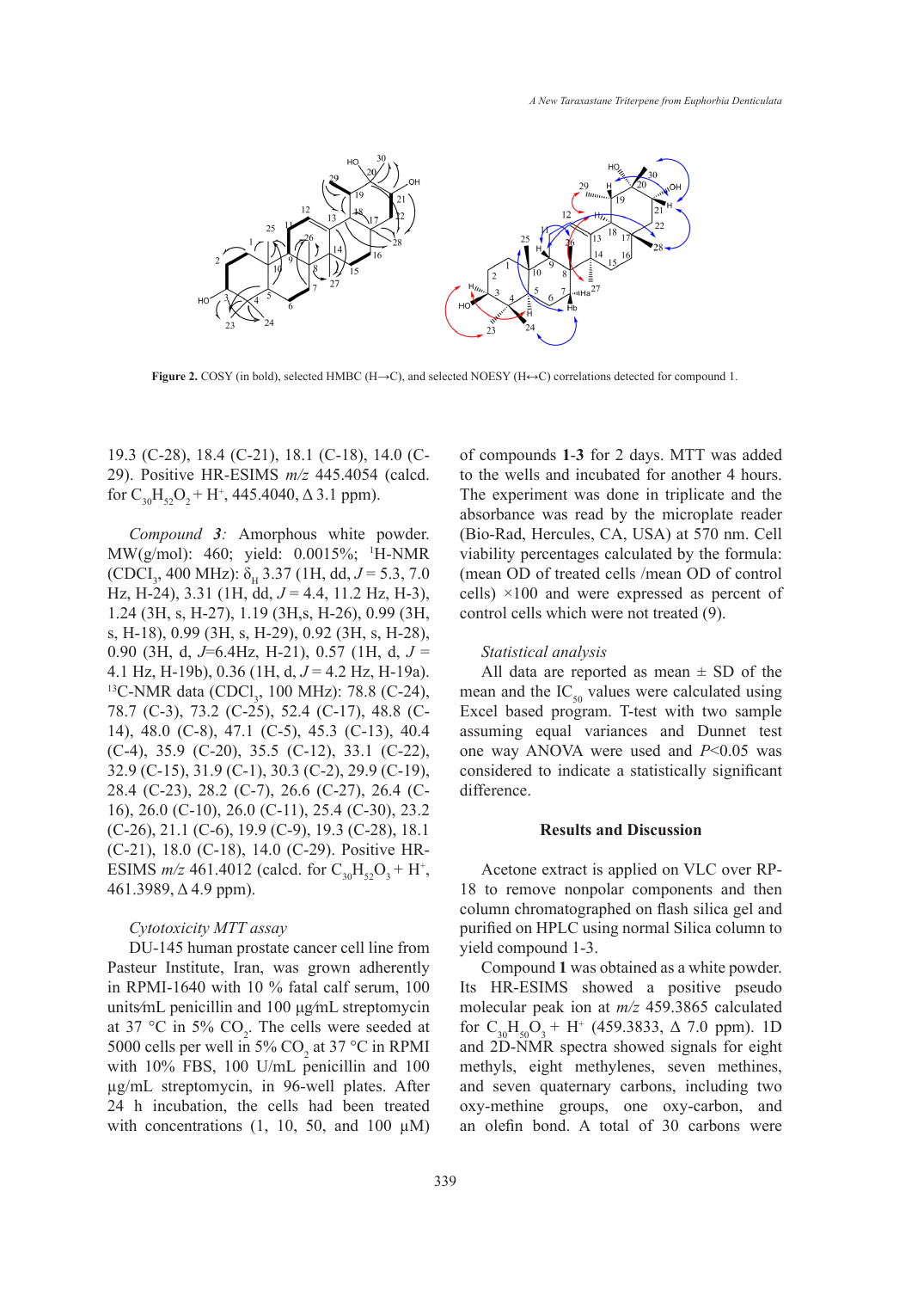

**Figure 3.** Cytotoxicity effects of compounds 1-3 against DU-145 human prostate cancer cells were treated with different concentrations (1, 10, 50, 100  $\mu$ M) in three replicates. Results (mean  $\pm$  SD) were calculated as percent of corresponding control values. (\* *P* < 0.05; \*\*<br>*P* < 0.001 versus control).

observed -characteristic of a triterpene skeleton. Application of <sup>1</sup>H-<sup>1</sup>H correlation spectroscopy (COSY) allowed the multiplets of the triterpene structure to be sequenced into six spin systems: H-1 to H-3, H-5 to H-7, H-9 to H-12, H-15 to H-16, H-21 to H-22, and H-19 to Me-29 (Figure 2). Heteronuclear long range correlations (HMBCs) observed between Me-23/C-4, Me24/C-4, Me-25/C-10, Me-26/C-8, Me-27/C-14, Me-28/C-17 allowed location of methyl groups C-23, 24, 25, 26, 27 and 28 (Figure 2). Key HMBC correlations exhibited by H-3/ C-23; H-5/ C-25, C-23; H-7/C-26; H-9/C-25, C-26; H-27/C-13, C-14; H-15/C-14; H-18/C-17; H-29/C-18; H-21/C-28, C-30 connected the spin systems and build up the whole structure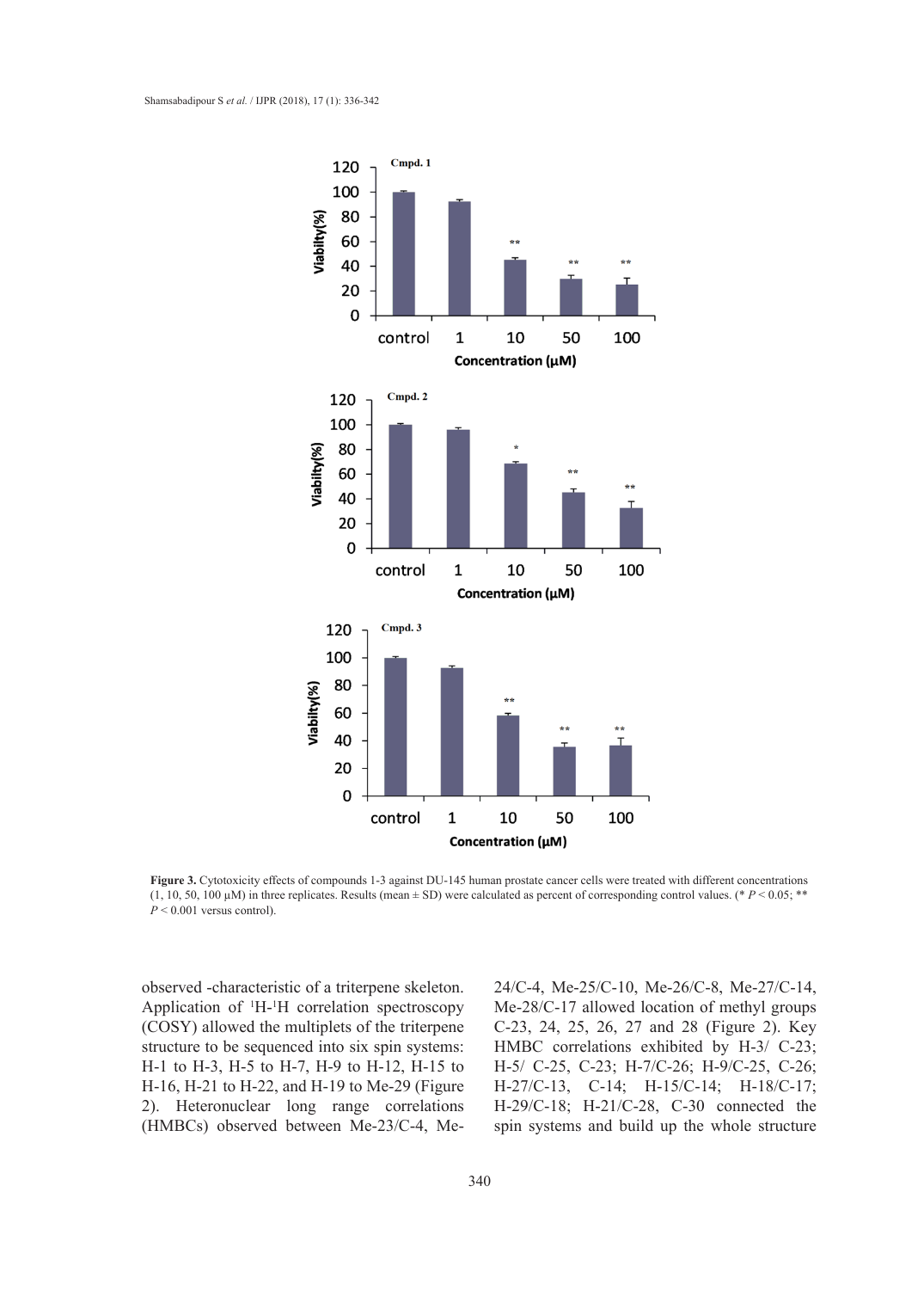as an taraxast-12-en triterpene skeleton. Finally, HMBC correlations of C-3/ Me-23, Me-24; C-21/Me-28, Me-30; C-20/ Me-30 as well as 1 H–1 H-COSY connectivity›s assigned two oxymethin resonated at  $\delta$ <sub>C</sub> 79.3, and 78.5 ppm at C-3, and C-21, and quaternary oxygenated carbon ( $\delta_c$  73.2 ppm) at C-20 (Figure 2a). Stereochemistry of 1 was deduced from NOESY spectrum and literature data. Taking H-5 ( $\alpha$ ), NOESY correlation between H-3/ H-5, H-23; H-27/H-18; H-18/H-29 defined  $\alpha$  orientation for these protons, while NOE cross peaks of Me-24/H-7b; H-7b/Me-25; H-9/Me-26; H-9/ Me-28; Me-28/H-21; H-21/H-19; H-21/Me-30 supported *β* position for Me-24, Me-25, H-9, Me-26, Me-28, H-21, H-19, Me-30, respectively (Figure 2b). Regarding the above data, compound 1 was elucidated as 12-taraxast-3β, 20, 21 (α) triol.

Comparison of the  $^1$ H- &  $^{13}$ C-NMR as well as mass spectral data with those published before allowed us to establish the structures of compound 2 and 3 as cycloartane-3β, 25-diol and cycloartane-3β, 24 (S),25-triol as known cycloartane type triterpenes. To the best of our knowledge, it is the first time that NMR data of cycloartane-3β, 25-diol are reported. It had been identified previously by HR-GCMS analysis alone from matured *Wheat straw* by Gaspar in 1992 (10). Compound **3**, cycloartane-3β, 24 (S) 25-triol, is isolated and reported for the first time from natural origin. It is semisynthesized and reported before by Della Greca and coworkers after treating of 24, 25-epoxide-3 (β)-cycloartanol with methylmagnesium N-cyclohexylisopropylamide (11). Its isomer cycloartane-3β, 24 (R), 25-triol was also semisynthesized and reported in the same manner by Anjaneyulu and the coworkers from alkaline hydrolyzing of 3β, 24 (R)-diacetoxy-cycloartane-25-ol (12).

To assess the effects of the isolated compounds on the viability of cancer cell lines, 12-taraxast-3β, 19, 21 (α)-triol (1), cycloartane-3, 25-diol (2) and cycloartane-3,24, 25-triol (3) were tested against DU-145 human prostate cancer cell line, *in-vitro* (9). Compounds 1 to 3 showed cytotoxic effects with  $IC_{50}$  values (the concentration that inhibited the cell growth by 50%) of (1):12.2  $\pm$  2, (2): 27.5  $\pm$  4.9, and (3): 18.3  $\pm$  1.4  $\mu$ M,

respectively. All of three compounds (1-3) in the concentration of 10, 50, and 100 µM showed significant difference with control  $(P < 0.05)$ . But, their cytotoxic effects were not significant in lower concentration of 1  $\mu$ M (*P* > 0.05). In comparison between compounds 2 and 3 with similar cyloartane structure at concentration of 10 µM, compound 2 showed weaker cytotoxicity effect than compound  $3 (P > 0.05)$ .

#### **Conclusion**

In this study a new 12-taraxastane derivative with three hydroxyl group located at C-3, C-19, and C-21 as well as two known cycloartane triterpenes were extracted from *E. denticulata*. Taraxastan triterpens are very rare in nature and it is the first report of their occurrence in endemic spurges of Iran. Compounds **1**, and **2** both showed potent cytotoxic activity against DU-145 human prostate cancer cell line, *in-vitro*. However, MTT assay could be used only as an indicative of mitochondrial function and only help in determination of toxicity mechanisms. But, other confirmation tests including intrinsic and extrinsic pathways are required.

### **Acknowledgements**

This paper is part of the thesis written by the author in partial fulfillment of the requirements for the degree of Masters of Science. The author is grateful to the Isfahan Pharmaceutical Sciences Research Center, Isfahan University of Medical Sciences, Isfahan, I.R. Iran as well as Shahid Beheshti University of Medical Sciences, Tehran, I.R. Iran for their supports.

#### **References**

- Pahlevani AH, Liede-Schumann S and Akhani H. Seed (1) and capsule morphology of Iranian perennial species of *Euphorbia* (Euphorbiaceae) and its phylogenetic application. *Bot. J. Linn. Soc*. (2015) 177: 335-77.
- Talebi SM, Noori M and Davijani SS. Morphological (2) study of some *Euphorbia* taxa in Iran. *Nusantara Bioscience* (2016) 8: 101-10.
- Avicenna A. Canon (Ghanoon dar Teb). Translated (3) to Persian by Sharafkandi, A, Tehran. *Soroush press*. (2010) 5: 271-8.
- (4) Duarte N, Ramalhete C, Varga A, Molnar J and Ferreira MJ. Multidrug resistance modulation and apoptosis